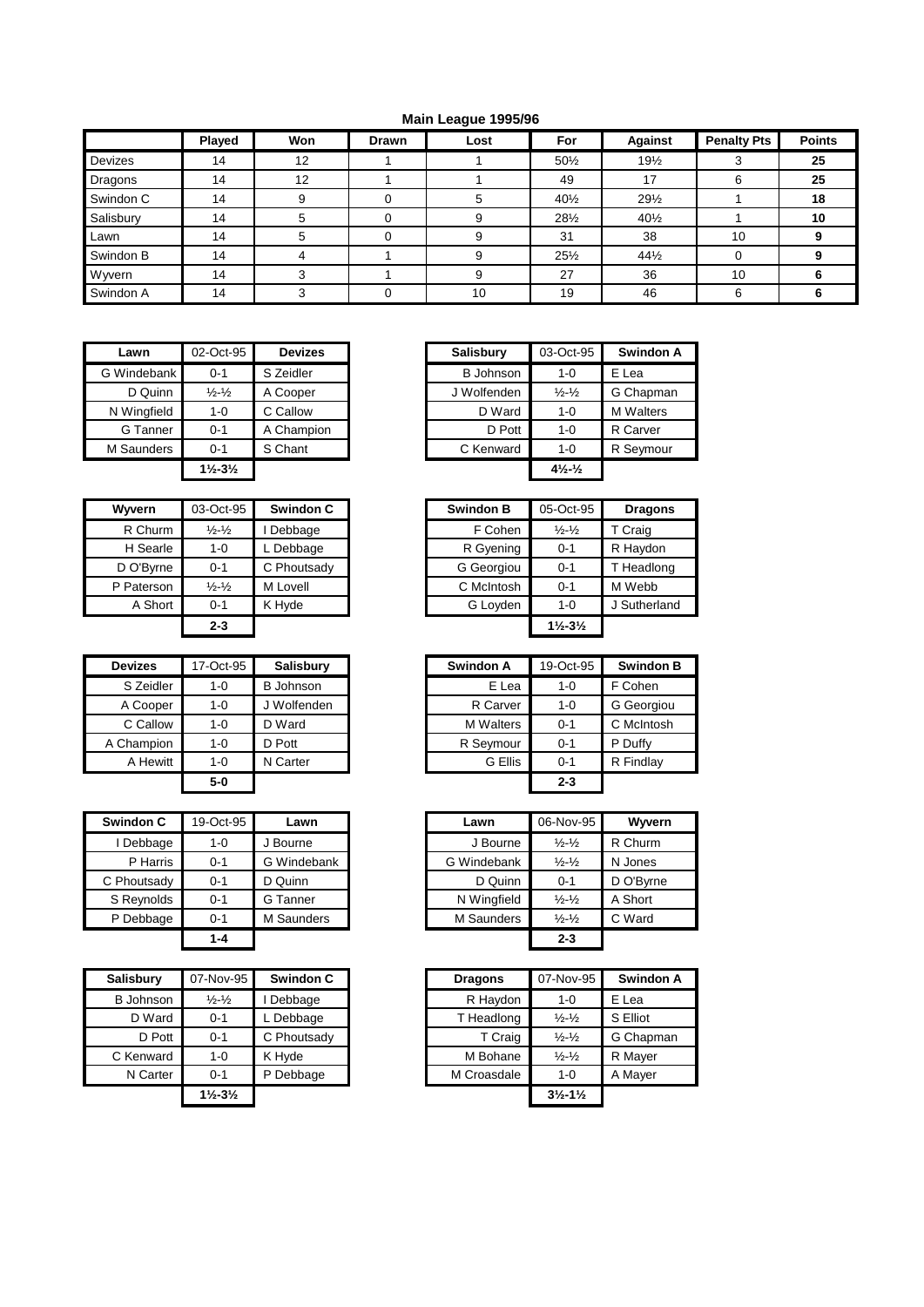| Lawn                  | 21-Nov-95                            | Salisbury                   | <b>Devizes</b>        | 21-Nov-95                      | <b>Dragons</b>     |
|-----------------------|--------------------------------------|-----------------------------|-----------------------|--------------------------------|--------------------|
| J Bourne              | $1 - 0$                              | <b>B</b> Johnson            | S Zeidler             | $\frac{1}{2} - \frac{1}{2}$    | T Craig            |
| G Windebank           | $1 - 0$                              | D Ward                      | A Cooper              | $\frac{1}{2} - \frac{1}{2}$    | R Haydon           |
| N Wingfield           | $1 - 0$                              | D Pott                      | A Hewitt              | $\frac{1}{2} - \frac{1}{2}$    | T Headlong         |
| G Tanner              | $1 - 0$                              | C Kenward                   | A Champion            | $1 - 0$                        | P Paterson         |
| M Saunders            | $\frac{1}{2} - \frac{1}{2}$          | N Carter                    | C Callow              | $1 - 0$                        | Default            |
|                       | $4\frac{1}{2}$ - $\frac{1}{2}$       |                             |                       | $3\frac{1}{2} - 1\frac{1}{2}$  |                    |
|                       |                                      |                             |                       |                                |                    |
| Swindon C             | 23-Nov-95                            | <b>Swindon B</b>            | <b>Dragons</b>        | 05-Dec-95                      | Swindon C          |
| I Debbage             | $0 - 1$                              | F Cohen                     | R Haydon              | $\frac{1}{2} - \frac{1}{2}$    | I Debbage          |
| P Harris              | $\frac{1}{2} - \frac{1}{2}$          | G Georgiou                  | T Craig               | $1 - 0$                        | C Phoutsady        |
| L Debbage             | $1 - 0$                              | C McIntosh                  | T Headlong            | $1 - 0$                        | L Debbage          |
| C Phoutsady           | $1 - 0$                              | P Duffy                     | M Croasdale           | $1 - 0$                        | A Mayer            |
| P Debbage             | $1-0$                                | R Findlay                   | Default               | $0 - 1$                        | K Hyde             |
|                       | $3\frac{1}{2} - 1\frac{1}{2}$        |                             |                       | $3\frac{1}{2} - 1\frac{1}{2}$  |                    |
|                       |                                      |                             |                       |                                |                    |
| <b>Salisbury</b>      | 05-Dec-95                            | Wyvern                      | <b>Swindon A</b>      | 07-Dec-95                      | <b>Devizes</b>     |
| A Cooke               | $0 - 1$                              | R Churm                     | G Chapman             | $0 - 1$                        | S Zeidler          |
| <b>B</b> Johnson      | $\frac{1}{2} - \frac{1}{2}$          | D O'Byrne                   | R Carver              | $0 - 1$                        | A Cooper           |
| J Wolfenden           | $\frac{1}{2} - \frac{1}{2}$          | P Paterson                  | R Mayer               | $1 - 0$                        | A Hewitt           |
| R Wardell             | $1 - 0$                              | S Grant                     | M Walters             | $\frac{1}{2} - \frac{1}{2}$    | C Callow           |
| D Ward                | $1 - 0$                              | Default                     | G Ellis               | $0 - 1$                        | R Rendell          |
|                       | $3 - 2$                              |                             |                       | $1\frac{1}{2} - 3\frac{1}{2}$  |                    |
|                       |                                      |                             |                       |                                |                    |
| <b>Salisbury</b>      | 19-Dec-95                            | <b>Swindon B</b>            | Wyvern                | 19-Dec-95                      | <b>Devizes</b>     |
| <b>B</b> Johnson      | $1 - 0$                              | R Gyening                   | R Churm               | $0 - 1$                        | S Zeidler          |
| D Ward                | $1 - 0$                              | G Georgiou                  | H Searle              | $\frac{1}{2} - \frac{1}{2}$    | A Cooper           |
| R Wardell             | $1 - 0$                              | G Loyden                    | D O'Byrne             | $0 - 1$                        | C Callow           |
| C Kenward             | $1 - 0$                              | P Duffy                     | P Paterson            | $\frac{1}{2} - \frac{1}{2}$    | A Hewitt           |
| D Pott                | $1 - 0$                              | R Seymour                   | S Grant               | 0-1                            | R Rendell          |
|                       | $5-0$                                |                             |                       | $1 - 4$                        |                    |
|                       |                                      |                             |                       |                                |                    |
| Swindon C             | 04-Jan-96                            | <b>Swindon A</b>            | <b>Dragons</b>        | 16-Jan-96                      | <b>Salisbury</b>   |
| I Debbage             | $\frac{1}{2} - \frac{1}{2}$          | G Chapman                   | C Cobb                | $\frac{1}{2} - \frac{1}{2}$    | <b>B</b> Johnson   |
| P Harris              | $1 - 0$                              | R Carver                    | T Headlong            | $1 - 0$                        | D Ward             |
| L Debbage             | $\frac{1}{2} - \frac{1}{2}$<br>$1-0$ | A Mayer                     | R Haydon              | $1 - 0$                        | R Wardell          |
| C Phoutsady<br>K Hyde | $1 - 0$                              | R Seymour<br><b>G</b> Ellis | D O'Byrne<br>M Bohane | $1 - 0$<br>$1 - 0$             | D Pott<br>N Carter |
|                       | 4-1                                  |                             |                       | $4\frac{1}{2}$ - $\frac{1}{2}$ |                    |
|                       |                                      |                             |                       |                                |                    |
| <b>Devizes</b>        | 16-Jan-96                            | Swindon C                   | Swindon A             | 18-Jan-96                      | Lawn               |
| S Zeidler             | $1 - 0$                              |                             |                       | 0-1                            | D Quinn            |
| A Cooper              | $\frac{1}{2} - \frac{1}{2}$          | I Debbage<br>P Harris       | G Chapman<br>R Mayer  | $1 - 0$                        | G Tanner           |
| A Champion            | $\frac{1}{2} - \frac{1}{2}$          | L Debbage                   | M Walters             | $\frac{1}{2} - \frac{1}{2}$    | M Saunders         |
| Default               | 0-1                                  | C Phoutsady                 | R Carver              | 1-0                            | Default            |
| A Hewitt              | $1 - 0$                              | Default                     | A Mayer               | $1 - 0$                        | Default            |
|                       | $3 - 2$                              |                             |                       | $3\frac{1}{2} - 1\frac{1}{2}$  |                    |
|                       |                                      |                             |                       |                                |                    |
| <b>Swindon B</b>      | 18-Jan-96                            | Wyvern                      | Lawn                  | 22-Jan-96                      | <b>Dragons</b>     |
| G Georgiou            | $\frac{1}{2} - \frac{1}{2}$          | R Churm                     | J Bourne              | $\frac{1}{2} - \frac{1}{2}$    | T Headlong         |
| G Loyden              | $\frac{1}{2} - \frac{1}{2}$          | D O'Byrne                   | D Quinn               | $0 - 1$                        | R Haydon           |
|                       |                                      |                             | G Tanner              |                                | M Croasdale        |
|                       | $0 - 1$                              | P Paterson                  |                       | $0 - 1$                        |                    |
| K Hyde<br>P Duffy     | $\frac{1}{2} - \frac{1}{2}$          | D Bridge                    | M Saunders            | 0-1                            | M Webb             |
| D Bareham             | 0-1                                  | J Wilson                    | Default               | 0-1                            | Default            |
|                       | $1\frac{1}{2} - 3\frac{1}{2}$        |                             |                       | $\frac{1}{2} - 3\frac{1}{2}$   |                    |

| <b>Devizes</b> | 21-Nov-95                     | <b>Dragons</b> |
|----------------|-------------------------------|----------------|
| S Zeidler      | $\frac{1}{2}$ - $\frac{1}{2}$ | T Craig        |
| A Cooper       | $\frac{1}{2}$ - $\frac{1}{2}$ | R Haydon       |
| A Hewitt       | $\frac{1}{2}$ - $\frac{1}{2}$ | T Headlong     |
| A Champion     | $1 - 0$                       | P Paterson     |
| C Callow       | $1 - 0$                       | Default        |
|                | $3\frac{1}{2} - 1\frac{1}{2}$ |                |

| <b>Dragons</b> | 05-Dec-95                     | Swindon C   |
|----------------|-------------------------------|-------------|
| R Haydon       | $\frac{1}{2}$ - $\frac{1}{2}$ | I Debbage   |
| T Craig        | $1 - 0$                       | C Phoutsady |
| T Headlong     | $1 - 0$                       | L Debbage   |
| M Croasdale    | $1 - 0$                       | A Mayer     |
| Default        | $0 - 1$                       | K Hyde      |
|                | $3\frac{1}{2} - 1\frac{1}{2}$ |             |

| Swindon A        | 07-Dec-95                     | <b>Devizes</b> |
|------------------|-------------------------------|----------------|
| G Chapman        | $0 - 1$                       | S Zeidler      |
| R Carver         | $0 - 1$                       | A Cooper       |
| R Mayer          | $1 - 0$                       | A Hewitt       |
| <b>M</b> Walters | $\frac{1}{2}$ - $\frac{1}{2}$ | C Callow       |
| G Ellis          | $0 - 1$                       | R Rendell      |
|                  | $1\frac{1}{2} - 3\frac{1}{2}$ |                |

| Wyvern     | 19-Dec-95                     | <b>Devizes</b> |
|------------|-------------------------------|----------------|
| R Churm    | $0 - 1$                       | S Zeidler      |
| H Searle   | $\frac{1}{2}$ - $\frac{1}{2}$ | A Cooper       |
| D O'Byrne  | $0 - 1$                       | C Callow       |
| P Paterson | $\frac{1}{2}$ - $\frac{1}{2}$ | A Hewitt       |
| S Grant    | $0 - 1$                       | R Rendell      |
|            | $1 - 4$                       |                |

| <b>Dragons</b> | 16-Jan-96                      | <b>Salisbury</b> |
|----------------|--------------------------------|------------------|
| C Cobb         | $\frac{1}{2}$ - $\frac{1}{2}$  | <b>B</b> Johnson |
| T Headlong     | $1 - 0$                        | D Ward           |
| R Haydon       | $1 - 0$                        | R Wardell        |
| D O'Byrne      | $1 - 0$                        | D Pott           |
| M Bohane       | $1 - 0$                        | N Carter         |
|                | $4\frac{1}{2}$ - $\frac{1}{2}$ |                  |

| <b>Swindon A</b> | 18-Jan-96                     | Lawn       |
|------------------|-------------------------------|------------|
| G Chapman        | $0 - 1$                       | D Quinn    |
| R Mayer          | $1 - 0$                       | G Tanner   |
| M Walters        | $\frac{1}{2}$ - $\frac{1}{2}$ | M Saunders |
| R Carver         | $1 - 0$                       | Default    |
| A Mayer          | $1 - 0$                       | Default    |
|                  | $3\frac{1}{2} - 1\frac{1}{2}$ |            |

| Lawn       | 22-Jan-96                     | <b>Dragons</b> |
|------------|-------------------------------|----------------|
| J Bourne   | $\frac{1}{2}$ - $\frac{1}{2}$ | T Headlong     |
| D Quinn    | R Haydon<br>$0 - 1$           |                |
| G Tanner   | $0 - 1$                       | M Croasdale    |
| M Saunders | $0 - 1$                       | M Webb         |
| Default    | $0 - 1$                       | Default        |
|            | $\frac{1}{2} - 3\frac{1}{2}$  |                |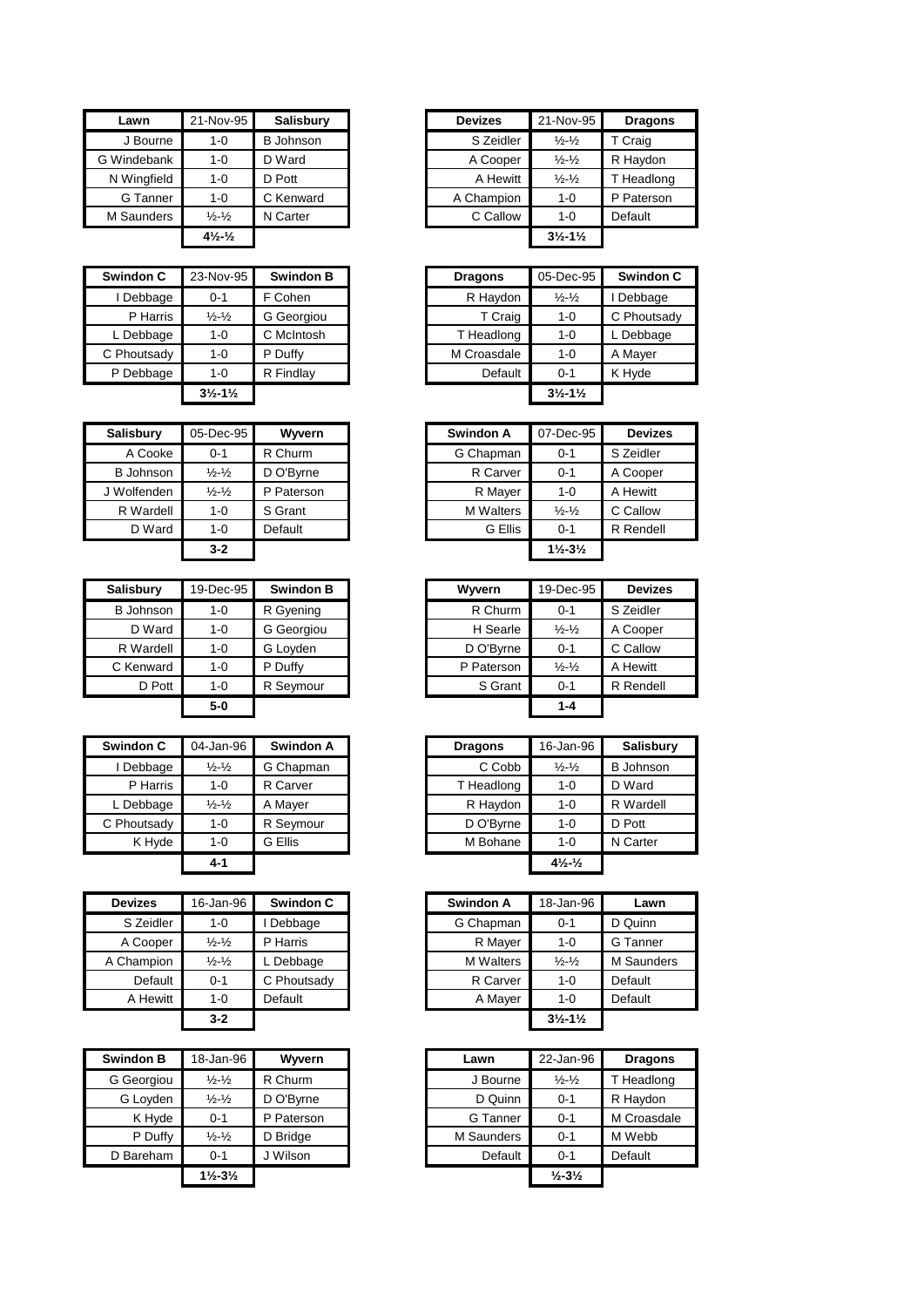| <b>Swindon A</b>         | 30-Jan-96                     | <b>Salisbury</b>      | <b>Dragons</b>      | 30-Jan-96                     | <b>Swindon B</b> |
|--------------------------|-------------------------------|-----------------------|---------------------|-------------------------------|------------------|
| G Chapman                | $0 - 1$                       | <b>B</b> Johnson      | R Haydon            | $1 - 0$                       | F Cohen          |
| R Mayer                  | $0 - 1$                       | A Cooke               | T Headlong          | $1 - 0$                       | G Georgiou       |
| R Carver                 | $0 - 1$                       | D Ward                | T Craig             | $1 - 0$                       | G Loyden         |
| A Mayer                  | $\frac{1}{2} - \frac{1}{2}$   | R Wardell             | M Bohane            | 1-0                           | S Reynolds       |
| D Bareham                | $\frac{1}{2}$ - $\frac{1}{2}$ | N Carter              | M Croasdale         | 1-0                           | P Duffy          |
|                          | $1 - 4$                       |                       |                     | $5-0$                         |                  |
| <b>Devizes</b>           | 30-Jan-96                     | Lawn                  | Lawn                | 19-Feb-96                     | Swindon C        |
| S Zeidler                | $0 - 1$                       | J Bourne              | G Windebank         | $\frac{1}{2}$ - $\frac{1}{2}$ | I Debbage        |
| A Cooper                 | $\frac{1}{2} - \frac{1}{2}$   | G Windebank           | D Quinn             | $\frac{1}{2}$ - $\frac{1}{2}$ | P Harris         |
| A Champion               | $1 - 0$                       | D Quinn               | N Wingfield         | $\frac{1}{2} - \frac{1}{2}$   | C Phoutsady      |
| A Hewitt                 | $\frac{1}{2} - \frac{1}{2}$   | G Tanner              | G Tanner            | $0 - 1$                       | N Baker          |
| C Callow                 | $1 - 0$                       | M Saunders            | M Saunders          | $0 - 1$                       | P Debbage        |
|                          | $3 - 2$                       |                       |                     | $1\frac{1}{2} - 3\frac{1}{2}$ |                  |
|                          |                               |                       |                     |                               |                  |
| Swindon C                | 01-Feb-96                     | Wyvern                | <b>Swindon B</b>    | 22-Feb-96                     | Swindon A        |
| I Debbage                | $0 - 1$                       | R Churm               | F Cohen             | $\frac{1}{2}$ - $\frac{1}{2}$ | G Chapman        |
| P Harris                 | $1 - 0$                       | H Searle              | G Georgiou          | $\frac{1}{2} - \frac{1}{2}$   | R Carver         |
| L Debbage                | $1 - 0$                       | P Paterson            | C McIntosh          | $1 - 0$                       | A Mayer          |
| C Phoutsady              | $1 - 0$                       | S Grant               | G Loyden            | 1-0                           | <b>M</b> Walters |
| K Hyde                   | $1 - 0$                       | Default               | D Bareham           | $1 - 0$                       | R Seymour        |
|                          | 4-1                           |                       |                     | 4-1                           |                  |
| Swindon C                | 05-Mar-96                     | <b>Salisbury</b>      | Wyvern              | 05-Mar-96                     | Lawn             |
| I Debbage                | $0 - 1$                       | <b>B</b> Johnson      | R Churm             | $\frac{1}{2} - \frac{1}{2}$   | G Windebank      |
| P Harris                 | $0 - 1$                       | D Ward                | H Searle            | $0 - 1$                       | D Quinn          |
| L Debbage                | $1 - 0$                       | R Wardell             | D O'Byrne           | $0 - 1$                       | N Wingfield      |
| P Debbage                | $1 - 0$                       | R Hinks               | P Paterson          | $\frac{1}{2}$ - $\frac{1}{2}$ | G Tanner         |
| K Hyde                   | $0 - 1$                       | N Carter              | S Grant             | $1 - 0$                       | M Saunders       |
|                          | $2 - 3$                       |                       |                     | 2-3                           |                  |
|                          |                               |                       |                     |                               |                  |
| <b>Devizes</b>           | 05-Mar-96                     | <b>Swindon B</b>      | Wyvern              | 19-Mar-96                     | <b>Dragons</b>   |
| S Zeidler                | 1-0                           | G Georgiou            | R Churm             | 1-0                           | C Cobb           |
| A Cooper                 | $1 - 0$                       | G Loyden              | D O'Byrne           | $0 - 1$                       | R Haydon         |
| A Champion               | $1 - 0$                       | D Bareham             | H Searle            | $0 - 1$                       | T Headlong       |
| A Hewitt                 | $1 - 0$                       | P Duffy               | P Paterson          | $\frac{1}{2}$ - $\frac{1}{2}$ | M Bohane         |
| C Callow                 | 1-0                           | R Seymour             | Default             | 0-0                           | Default          |
|                          | 5--0                          |                       |                     | $1\frac{1}{2} - 2\frac{1}{2}$ |                  |
| Swindon A                | 21-Mar-96                     | <b>Dragons</b>        | <b>Salisbury</b>    | 26-Mar-96                     | Lawn             |
| G Chapman                | 0-1                           | T Headlong            | <b>B</b> Owen       | $\frac{1}{2} - \frac{1}{2}$   | G Windebank      |
| R Carver                 | 0-1                           | R Haydon              | D Ward              | $0 - 1$                       | D Quinn          |
| A Mayer                  | 0-1                           | T Craig               | R Wardell           | $0 - 1$                       | G Tanner         |
| M Walters                | 0-1                           | M Webb                | C Kenward           | $\frac{1}{2} - \frac{1}{2}$   | M Saunders       |
| R Seymour                | 0-1                           | J Wilson              | D Pott              | $1 - 0$                       | Default          |
|                          | $0-5$                         |                       |                     | $2 - 3$                       |                  |
|                          |                               |                       |                     |                               |                  |
| <b>Swindon B</b>         | 28-Mar-96                     | Swindon C             | Swindon A           | 28-Mar-96                     | Wyvern           |
| F Cohen                  | 1-0                           | I Debbage             | G Chapman           | 1-0                           | Default          |
|                          |                               |                       |                     |                               |                  |
| G Georgiou<br>C McIntosh | 0-1<br>$0 - 1$                | P Harris<br>L Debbage | R Mayer<br>R Carver | 1-0                           | D O'Byrne        |

G Loyden 0-1 C Phoutsady P Duffy 0-1 P Debbage

| <b>Dragons</b> | 30-Jan-96 | <b>Swindon B</b> |
|----------------|-----------|------------------|
| R Haydon       | $1 - 0$   | F Cohen          |
| T Headlong     | $1 - 0$   | G Georgiou       |
| T Craig        | $1 - 0$   | G Loyden         |
| M Bohane       | $1 - 0$   | S Reynolds       |
| M Croasdale    | $1 - 0$   | P Duffy          |
|                | 5-0       |                  |

| Lawn        | 19-Feb-96                     | Swindon C   |
|-------------|-------------------------------|-------------|
| G Windebank | $\frac{1}{2}$ - $\frac{1}{2}$ | I Debbage   |
| D Quinn     | $\frac{1}{2}$ - $\frac{1}{2}$ | P Harris    |
| N Wingfield | $\frac{1}{2}$ - $\frac{1}{2}$ | C Phoutsady |
| G Tanner    | $0 - 1$                       | N Baker     |
| M Saunders  | $0 - 1$                       | P Debbage   |
|             | $1\frac{1}{2} - 3\frac{1}{2}$ |             |

| <b>Swindon B</b> | 22-Feb-96                     | <b>Swindon A</b> |
|------------------|-------------------------------|------------------|
| F Cohen          | $\frac{1}{2}$ - $\frac{1}{2}$ | G Chapman        |
| G Georgiou       | $\frac{1}{2}$ - $\frac{1}{2}$ | R Carver         |
| C McIntosh       | $1 - 0$                       | A Mayer          |
| G Loyden         | $1 - 0$                       | <b>M</b> Walters |
| D Bareham        | $1 - 0$                       | R Seymour        |
|                  | 4-1                           |                  |

| Wyvern     | 05-Mar-96                     | Lawn        |
|------------|-------------------------------|-------------|
| R Churm    | $\frac{1}{2}$ - $\frac{1}{2}$ | G Windebank |
| H Searle   | $0 - 1$                       | D Quinn     |
| D O'Byrne  | $0 - 1$                       | N Wingfield |
| P Paterson | $\frac{1}{2}$ - $\frac{1}{2}$ | G Tanner    |
| S Grant    | $1 - 0$                       | M Saunders  |
|            | $2 - 3$                       |             |

| Wyvern     | 19-Mar-96                     | <b>Dragons</b> |
|------------|-------------------------------|----------------|
| R Churm    | $1 - 0$                       | C Cobb         |
| D O'Byrne  | $0 - 1$                       | R Haydon       |
| H Searle   | $0 - 1$                       | T Headlong     |
| P Paterson | $\frac{1}{2}$ - $\frac{1}{2}$ | M Bohane       |
| Default    | 0-0                           | Default        |
|            | $1\frac{1}{2} - 2\frac{1}{2}$ |                |

| <b>Salisbury</b> | 26-Mar-96                     | Lawn        |
|------------------|-------------------------------|-------------|
| <b>B</b> Owen    | $\frac{1}{2}$ - $\frac{1}{2}$ | G Windebank |
| D Ward           | $0 - 1$                       | D Quinn     |
| R Wardell        | $0 - 1$                       | G Tanner    |
| C Kenward        | $\frac{1}{2}$ - $\frac{1}{2}$ | M Saunders  |
| D Pott           | $1 - 0$                       | Default     |
|                  | $2 - 3$                       |             |

| Mar-96  | Swindon C   | <b>Swindon A</b> | 28-Mar-96 | Wyvern     |
|---------|-------------|------------------|-----------|------------|
| $1 - 0$ | Debbage     | G Chapman        | $1 - 0$   | Default    |
| $0 - 1$ | P Harris    | R Mayer          | $1 - 0$   | D O'Byrne  |
| $0 - 1$ | L Debbage   | R Carver         | $0 - 1$   | A Short    |
| $0 - 1$ | C Phoutsady | A Mayer          | $1 - 0$   | P Paterson |
| $0 - 1$ | P Debbage   | <b>M</b> Walters | $0 - 1$   | S Grant    |
| $1 - 4$ |             |                  | $3 - 2$   |            |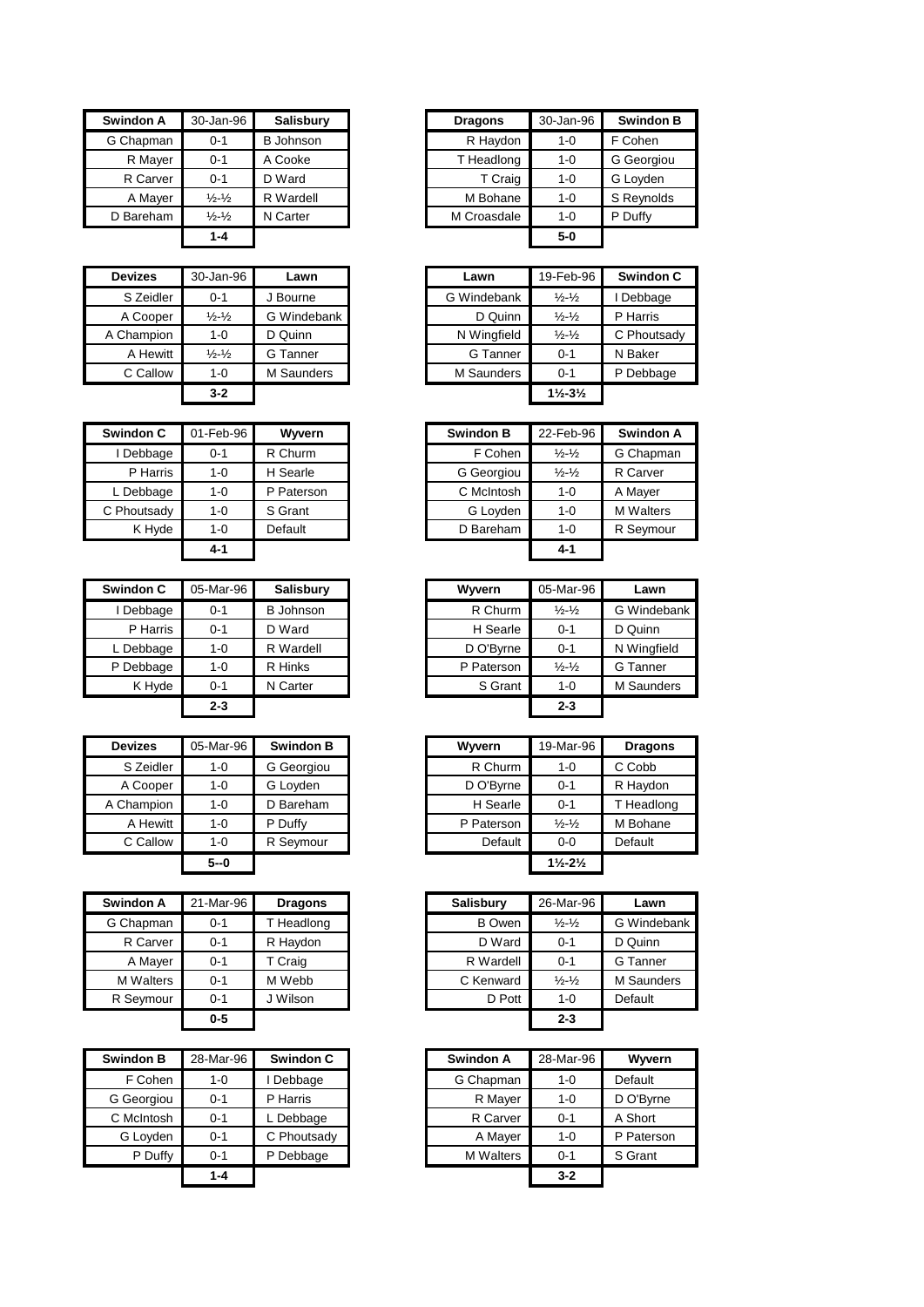| <b>Swindon B</b> | 11-Apr-96                     | Lawn             | Lawn             | 15-Apr-96                   | <b>Swindo</b> |
|------------------|-------------------------------|------------------|------------------|-----------------------------|---------------|
| F Cohen          | $\frac{1}{2} - \frac{1}{2}$   | D Quinn          | D Quinn          | $1 - 0$                     | G Georg       |
| G Georgiou       | $1 - 0$                       | N Wingfield      | N Wingfield      | $1 - 0$                     | N Baker       |
| G Loyden         | $\frac{1}{2} - \frac{1}{2}$   | M Saunders       | G Tanner         | $1 - 0$                     | G Loyde       |
| C Phoutsady      | $1 - 0$                       | Default          | M Saunders       | $1 - 0$                     | P Duffy       |
| P Duffy          | $1 - 0$                       | Default          | Default          | $0 - 1$                     | C Phout       |
|                  | $4 - 1$                       |                  |                  | $4 - 1$                     |               |
|                  |                               |                  |                  |                             |               |
| Wyvern           | 16-Apr-96                     | <b>Salisbury</b> | <b>Devizes</b>   | 16-Apr-96                   | <b>Swindo</b> |
| R Churm          | $1 - 0$                       | <b>B</b> Johnson |                  |                             |               |
| H Searle         | $\frac{1}{2} - \frac{1}{2}$   | D Ward           |                  |                             |               |
| D O'Byrne        | $0 - 1$                       | R Wardell        |                  |                             | Default       |
| A Short          | $1 - 0$                       | J Wright         |                  |                             |               |
| P Paterson       | $1 - 0$                       | N Carter         |                  |                             |               |
|                  | $3\frac{1}{2} - 1\frac{1}{2}$ |                  |                  | $5-0$                       |               |
|                  |                               |                  |                  |                             |               |
| Swindon C        | 18-Apr-96                     | <b>Dragons</b>   | <b>Salisbury</b> | 18-Apr-96                   | <b>Deviz</b>  |
| I Debbage        | $0 - 1$                       | T Headlong       | R Lynn           | $0 - 1$                     | S Zeidle      |
| P Harris         | $0 - 1$                       | R Haydon         | <b>B</b> Johnson | $\frac{1}{2} - \frac{1}{2}$ | A Coope       |
| L Debbage        | $0 - 1$                       | T Craig          | <b>B</b> Owen    | $0 - 1$                     | A Cham        |
| C Phoutsady      | $1 - 0$                       | M Croasdale      | A Cooke          | $0 - 1$                     | A Hewitt      |
| M Lovell         | $0 - 1$                       | J Wilson         | D Ward           | $0 - 1$                     | C Calloy      |

| <b>Dragons</b> | 23-Apr-96                     | <b>Devizes</b> | <b>Swindon B</b> |         | 25-Apr-96                   |  |
|----------------|-------------------------------|----------------|------------------|---------|-----------------------------|--|
| R Haydon       | $\frac{1}{2} - \frac{1}{2}$   | S Zeidler      | F Cohen          |         | $\frac{1}{2} - \frac{1}{2}$ |  |
| T Headlong     | 1-0                           | A Cooper       | G Georgiou       |         | $\frac{1}{2} - \frac{1}{2}$ |  |
| T Craig        | 1-0                           | A Hewitt       | C McIntosh       |         | $\frac{1}{2} - \frac{1}{2}$ |  |
| M Croasdale    | $0 - 1$                       | A Champion     | G Loyden         |         | $\frac{1}{2} - \frac{1}{2}$ |  |
| M Bohane       | $0 - 1$                       | C Callow       |                  | P Duffy | $0 - 1$                     |  |
|                | $2\frac{1}{2} - 2\frac{1}{2}$ |                |                  |         | $2 - 3$                     |  |

| <b>Dragons</b> | 30-Apr-96                     | Wyvern     |
|----------------|-------------------------------|------------|
| R Haydon       | 1-0                           | N Jones    |
| T Headlong     | $\frac{1}{2}$ - $\frac{1}{2}$ | D O'Byrne  |
| M Croasdale    | $0 - 1$                       | A Short    |
| J Wilson       | $1 - 0$                       | P Paterson |
| Default        | $0-0$                         | Default    |
|                | $2\frac{1}{2} - 1\frac{1}{2}$ |            |

| <b>Dragons</b> | 07-May-96                      | Lawn        |  | Lawn        | 13-May-96 | Swind    |
|----------------|--------------------------------|-------------|--|-------------|-----------|----------|
| R Haydon       | $1 - 0$                        | D Quinn     |  | J Bourne    | $0 - 1$   | S Elliot |
| T Headlong     | $1 - 0$                        | N Wingfield |  | D Quinn     | 1-0       | Default  |
| T Craig        | 1-0                            | G Tanner    |  | N Wingfield | $0 - 1$   | R Carv   |
| M Croasdale    | $\frac{1}{2} - \frac{1}{2}$    | M Saunders  |  | G Tanner    | 1-0       | Default  |
| M Bohane       | $1 - 0$                        | Default     |  | M Saunders  | $0 - 1$   | M Walt   |
|                | $4\frac{1}{2}$ - $\frac{1}{2}$ |             |  |             | $2 - 3$   |          |

| <b>Salisbury</b> | 14-May-96                     | <b>Dragons</b> |
|------------------|-------------------------------|----------------|
| <b>B</b> Johnson | $\frac{1}{2}$ - $\frac{1}{2}$ | T Headlong     |
| <b>B</b> Owen    | $\frac{1}{2}$ - $\frac{1}{2}$ | R Haydon       |
| D Ward           | $0 - 1$                       | T Craig        |
| R Wardell        | $0 - 1$                       | M Croasdale    |
| Default          | $0 - 0$                       | Default        |
|                  | $1 - 3$                       |                |

| Swindon B   | 11-Apr-96                   | Lawn        | Lawn        | 15-Apr-96 | <b>Swindon B</b> |
|-------------|-----------------------------|-------------|-------------|-----------|------------------|
| F Cohen     | $\frac{1}{2} - \frac{1}{2}$ | D Quinn     | D Quinn     | 1-0       | G Georgiou       |
| G Georgiou  | 1-0                         | N Wingfield | N Wingfield | 1-0       | N Baker          |
| G Loyden    | $\frac{1}{2} - \frac{1}{2}$ | M Saunders  | G Tanner    | 1-0       | G Loyden         |
| C Phoutsady | $1 - 0$                     | Default     | M Saunders  | 1-0       | P Duffy          |
| P Duffy     | $1 - 0$                     | Default     | Default     | $0 - 1$   | C Phoutsady      |
|             | $4 - 1$                     |             |             | $4 - 1$   |                  |
|             |                             |             |             |           |                  |

| 16-Apr-96                     | <b>Salisbury</b> |
|-------------------------------|------------------|
| $1 - 0$                       | <b>B</b> Johnson |
| $\frac{1}{2} - \frac{1}{2}$   | D Ward           |
| $0 - 1$                       | R Wardell        |
| 1-0                           | J Wright         |
| $1 - 0$                       | N Carter         |
| $3\frac{1}{2} - 1\frac{1}{2}$ |                  |
|                               |                  |

| Swindon C   | 18-Apr-96 | <b>Dragons</b> | <b>Salisbury</b> | 18-Apr-96                    | <b>Devizes</b> |
|-------------|-----------|----------------|------------------|------------------------------|----------------|
| I Debbage   | $0 - 1$   | T Headlong     | R Lynn           | $0 - 1$                      | S Zeidler      |
| P Harris    | $0 - 1$   | R Haydon       | <b>B</b> Johnson | $\frac{1}{2} - \frac{1}{2}$  | A Cooper       |
| L Debbage   | $0 - 1$   | T Craig        | <b>B</b> Owen    | $0 - 1$                      | A Champion     |
| C Phoutsady | $1 - 0$   | M Croasdale    | A Cooke          | $0 - 1$                      | A Hewitt       |
| M Lovell    | $0 - 1$   | J Wilson       | D Ward           | $0 - 1$                      | C Callow       |
|             | $1 - 4$   |                |                  | $\frac{1}{2} - 4\frac{1}{2}$ |                |

| <b>Dragons</b> | 23-Apr-96                     | <b>Devizes</b> | <b>Swindon B</b> | 25-Apr-96                   | <b>Devizes</b> |
|----------------|-------------------------------|----------------|------------------|-----------------------------|----------------|
| R Haydon       | $\frac{1}{2}$ - $\frac{1}{2}$ | S Zeidler      | F Cohen          | $\frac{1}{2} - \frac{1}{2}$ | S Zeidler      |
| T Headlong     | $1 - 0$                       | A Cooper       | G Georgiou       | $\frac{1}{2} - \frac{1}{2}$ | A Cooper       |
| T Craig        | $1 - 0$                       | A Hewitt       | C McIntosh       | $\frac{1}{2} - \frac{1}{2}$ | A Champion     |
| M Croasdale    | $0 - 1$                       | A Champion     | G Loyden         | $\frac{1}{2} - \frac{1}{2}$ | A Hewitt       |
| M Bohane       | $0 - 1$                       | C Callow       | P Duffy          | $0 - 1$                     | C Callow       |
|                | $2\frac{1}{2} - 2\frac{1}{2}$ |                |                  | $2 - 3$                     |                |

| <b>Dragons</b> | 30-Apr-96                     | Wyvern     | Swindon A        | 02-May-96 | Swindon C   |
|----------------|-------------------------------|------------|------------------|-----------|-------------|
| R Haydon       | $1 - 0$                       | N Jones    | G Chapman        | $0 - 1$   | I Debbage   |
| T Headlong     | $\frac{1}{2} - \frac{1}{2}$   | D O'Byrne  | R Carver         | $0 - 1$   | P Harris    |
| M Croasdale    | $0 - 1$                       | A Short    | A Mayer          | 1-0       | ∟ Debbage   |
| J Wilson       | $1 - 0$                       | P Paterson | <b>M</b> Walters | $0 - 1$   | C Phoutsady |
| Default        | $0-0$                         | Default    | H Carroll        | $0 - 1$   | K Hyde      |
|                | $2\frac{1}{2} - 1\frac{1}{2}$ |            |                  | $1 - 4$   |             |

| <b>Dragons</b> | 07-May-96                      | Lawn        | Lawn        | 13-May-96 | Swindon A        |
|----------------|--------------------------------|-------------|-------------|-----------|------------------|
| R Haydon       | $1 - 0$                        | D Quinn     | J Bourne    | $0 - 1$   | S Elliott        |
| T Headlong     | 1-0                            | N Wingfield | D Quinn     | $1 - 0$   | Default          |
| T Craig        | $1 - 0$                        | G Tanner    | N Wingfield | $0 - 1$   | R Carver         |
| 1 Croasdale    | $\frac{1}{2} - \frac{1}{2}$    | M Saunders  | G Tanner    | $1 - 0$   | Default          |
| M Bohane       | $1 - 0$                        | Default     | M Saunders  | $0 - 1$   | <b>M</b> Walters |
|                | $4\frac{1}{2}$ - $\frac{1}{2}$ |             |             | $2 - 3$   |                  |

| Salisbury        | 14-May-96                     | <b>Dragons</b> | Wyvern     | 14-May-96                     | <b>Swindon B</b> |
|------------------|-------------------------------|----------------|------------|-------------------------------|------------------|
| <b>B</b> Johnson | $\frac{1}{2}$ - $\frac{1}{2}$ | T Headlong     | H Searle   | $0 - 1$                       | F Cohen          |
| <b>B</b> Owen    | $\frac{1}{2} - \frac{1}{2}$   | R Haydon       | D O'Byrne  | $\frac{1}{2} - \frac{1}{2}$   | G Georgiou       |
| D Ward           | $0 - 1$                       | T Craig        | P Paterson | $1 - 0$                       | D Bareham        |
| R Wardell        | $0 - 1$                       | M Croasdale    | J Wilson   | $1 - 0$                       | P Duffy          |
| Default          | $0-0$                         | Default        | Default    | $0 - 1$                       | G Loyden         |
|                  | $1 - 3$                       |                |            | $2\frac{1}{2} - 2\frac{1}{2}$ |                  |